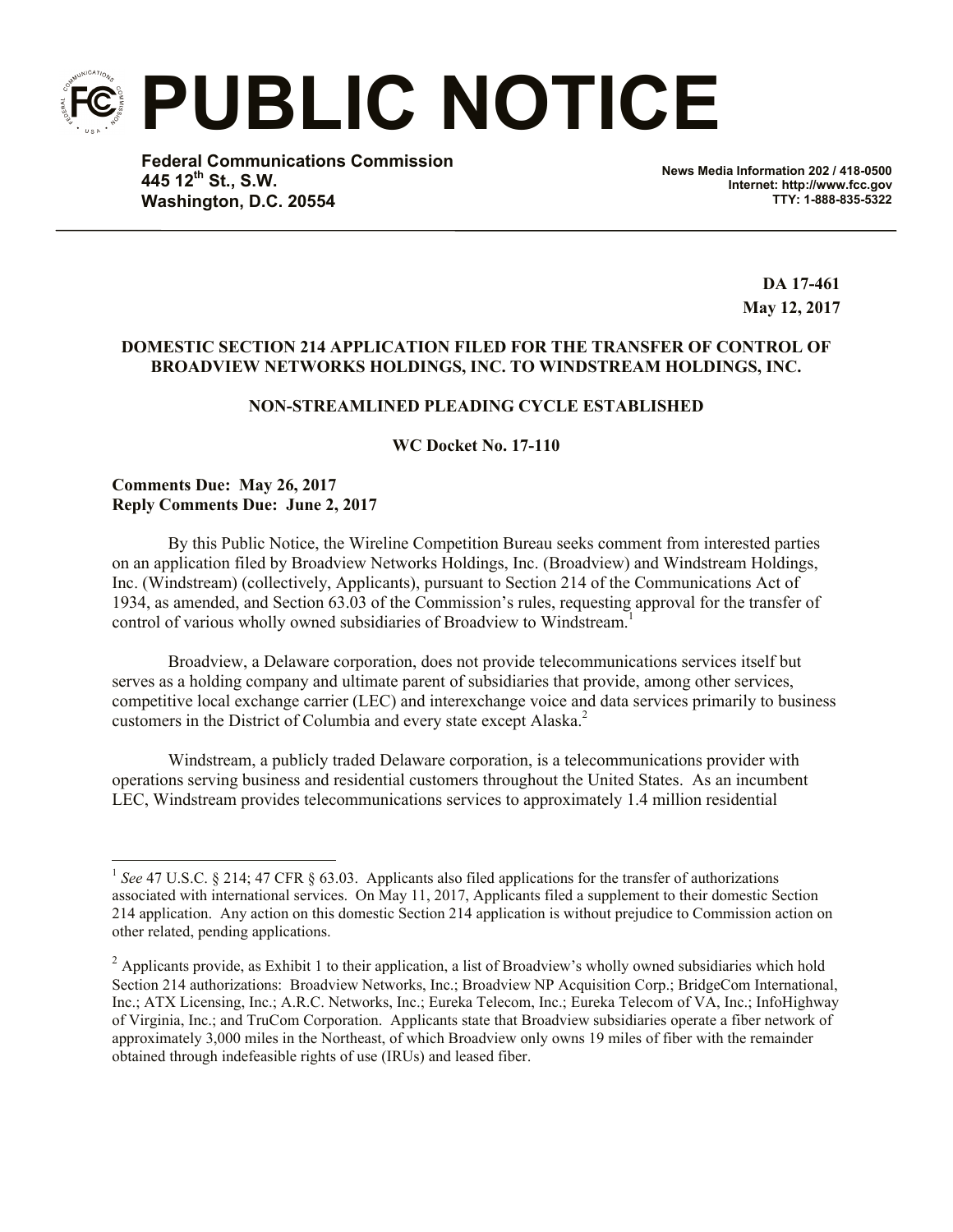customers primarily located in rural areas.<sup>3</sup> Windstream's competitive LEC subsidiaries offer services in portions of all states. Windstream operates a local and long-haul fiber network spanning approximately 150,000 miles and provides services over fixed wireless infrastructure in 40 markets. <sup>4</sup> Applicants state that Windstream currently has one 10 percent or greater interest holder, The Vanguard Group, Inc. (Vanguard Group) (14.91 percent), a U.S.-based investment management company.<sup>5</sup>

Pursuant to the terms of the proposed transaction, Beethoven Merger Subsidiary Inc. (Merger Sub), a Delaware corporation and wholly owned subsidiary of Windstream Services, LLC,<sup>6</sup> will be merged with and into Broadview, with Broadview continuing as the surviving corporation. Immediately following the closing of the merger, Broadview and its subsidiaries, will become indirect, wholly owned subsidiaries of Windstream.

Applicants assert that the grant of the transfer of control will serve the public interest. Applicants contend that the combination of Broadview's assets, services, and customer base with Windstream's operations and fiber network will enable the combined company to become a stronger competitor. Applicants project that the transaction will result in annual operating synergies of at least \$30 million within two years of the acquisition. They assert that the proposed transaction will not reduce competition or harm retail or wholesale customers. Applicants state that they do not own overlapping last-mile facilities and that the majority of their fiber networks also do not overlap; out of the 19 miles of fiber that Broadview currently owns, Applicants state that less than three miles overlaps with Windstream's network.<sup>7</sup> Applicants do not request streamline treatment for the domestic Section 214 application pursuant to Section 63.03 of the Commission's rules.<sup>8</sup>

Domestic Section 214 Application Filed for the Transfer of Control of Broadview Networks Holdings, Inc. to Windstream Holdings, Inc., WC Docket No. 17-110 (filed Apr. 27, 2017).

 $847$  CFR  $\S$  63.03.

l

<sup>&</sup>lt;sup>3</sup> Applicants state that Windstream's incumbent LEC subsidiaries offer services in Alabama, Arkansas, Florida, Georgia, Iowa, Kentucky, Minnesota, Mississippi, Missouri, Nebraska, New Mexico, New York, North Carolina, Ohio, Oklahoma, Pennsylvania, South Carolina, and Texas.

<sup>4</sup> Applicants state that through EarthLink Holdings Corp., which Windstream acquired in February 2017, it also offers broadband Internet access to approximately 400,000 residential customers over leased facilities.

<sup>&</sup>lt;sup>5</sup> Applicants state that the Chairman of the Board, President, and Chief Executive Officer is F. William McNabb III. The remainder of the Board is made up of Emerson U. Fullwood, Rajiv L. Gupta, Amy Gutmann, JoAnn Heffernan Heisen, F. Joseph Loughrey, Mark Loughridge, Scott C. Malpass, André F. Perold, and Peter F. Volanakis. Applicants state that, based on publicly available sources, it appears that at least a majority of the Board are likely U.S. citizens. Applicants further state that, to the best of their knowledge, no person or entity owns 10 percent or more of The Vanguard Group. Applicants provide a list of telecommunications carriers that are affiliated with the Vanguard Group in the application.

<sup>&</sup>lt;sup>6</sup> Windstream Services, LLC, a limited liability company, is an indirect, wholly owned subsidiary of Windstream. Applicants provide, as Attachment A to their application, charts depicting the pre and post-transaction corporate ownership structure.

 $<sup>7</sup>$  Applicants state that the three miles of overlap are within Windstream's competitive LEC territory in Connecticut</sup> and Massachusetts.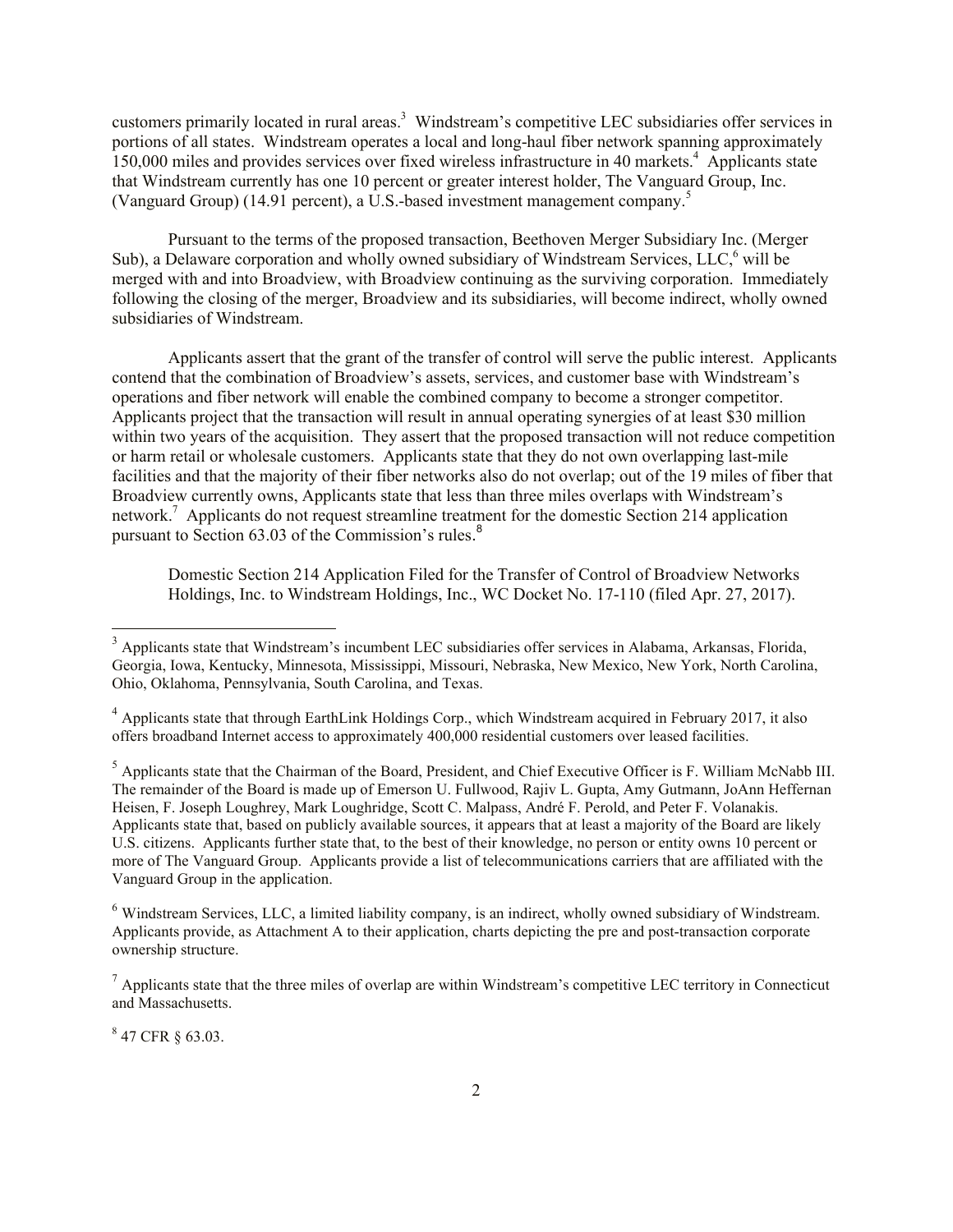## **GENERAL INFORMATION**

The transfer of control identified herein has been found, upon initial review, to be acceptable for filing as a non-streamlined application. The Commission reserves the right to return any transfer application if, upon further examination, it is determined to be defective and not in conformance with the Commission's rules and policies. Pursuant to Section 63.03(a) of the Commission's rules, 47 CFR § 63.03(a), interested parties may file comments **on or before May 26, 2017**, and reply comments **on or before June 2, 2017**. Pursuant to Section 63.52 of the Commission's rules, 47 CFR § 63.52, commenters must serve a copy of comments on the Applicants no later than the above comment filing date.

Pursuant to Section 63.03 of the Commission's rules, 47 CFR § 63.03, parties to this proceeding should file any documents using the Commission's Electronic Comment Filing System (ECFS): http://apps.fcc.gov/ecfs/.

## **In addition, e-mail one copy of each pleading to each of the following:**

- 1) Myrva Freeman, Competition Policy Division, Wireline Competition Bureau, myrva.freeman@fcc.gov;
- 2) Gregory Kwan, Competition Policy Division, Wireline Competition Bureau, gregory.kwan@fcc.gov;
- 3) Jim Bird, Office of General Counsel,  $\lim_{h \to 0} \frac{\text{bird}}{\text{det} \text{sec}}$ .gov;
- 4) David Krech, International Bureau, david.krech@fcc.gov; and
- 5) Sumita Mukhoty, International Bureau, sumita.mukhoty@fcc.gov.

People with Disabilities: To request materials in accessible formats for people with disabilities (braille, large print, electronic files, audio format), send an e-mail to fcc504@fcc.gov or call the Consumer & Governmental Affairs Bureau at (202) 418-0530 (voice), 1-888-835-5322 (tty).

The proceeding in this Notice shall be treated as a "permit-but-disclose" proceeding in accordance with the Commission's *ex parte* rules. Persons making ex parte presentations must file a copy of any written presentation or a memorandum summarizing any oral presentation within two business days after the presentation (unless a different deadline applicable to the Sunshine period applies). Persons making oral ex parte presentations are reminded that memoranda summarizing the presentation must (1) list all persons attending or otherwise participating in the meeting at which the ex parte presentation was made, and (2) summarize all data presented and arguments made during the presentation. If the presentation consisted in whole or in part of the presentation of data or arguments already reflected in the presenter's written comments, memoranda or other filings in the proceeding, the presenter may provide citations to such data or arguments in his or her prior comments, memoranda, or other filings (specifying the relevant page and/or paragraph numbers where such data or arguments can be found) in lieu of summarizing them in the memorandum. Documents shown or given to Commission staff during ex parte meetings are deemed to be written ex parte presentations and must be filed consistent with rule 1.1206(b), 47 CFR § 1.1206(b). Participants should familiarize themselves with the Commission's ex parte rules.